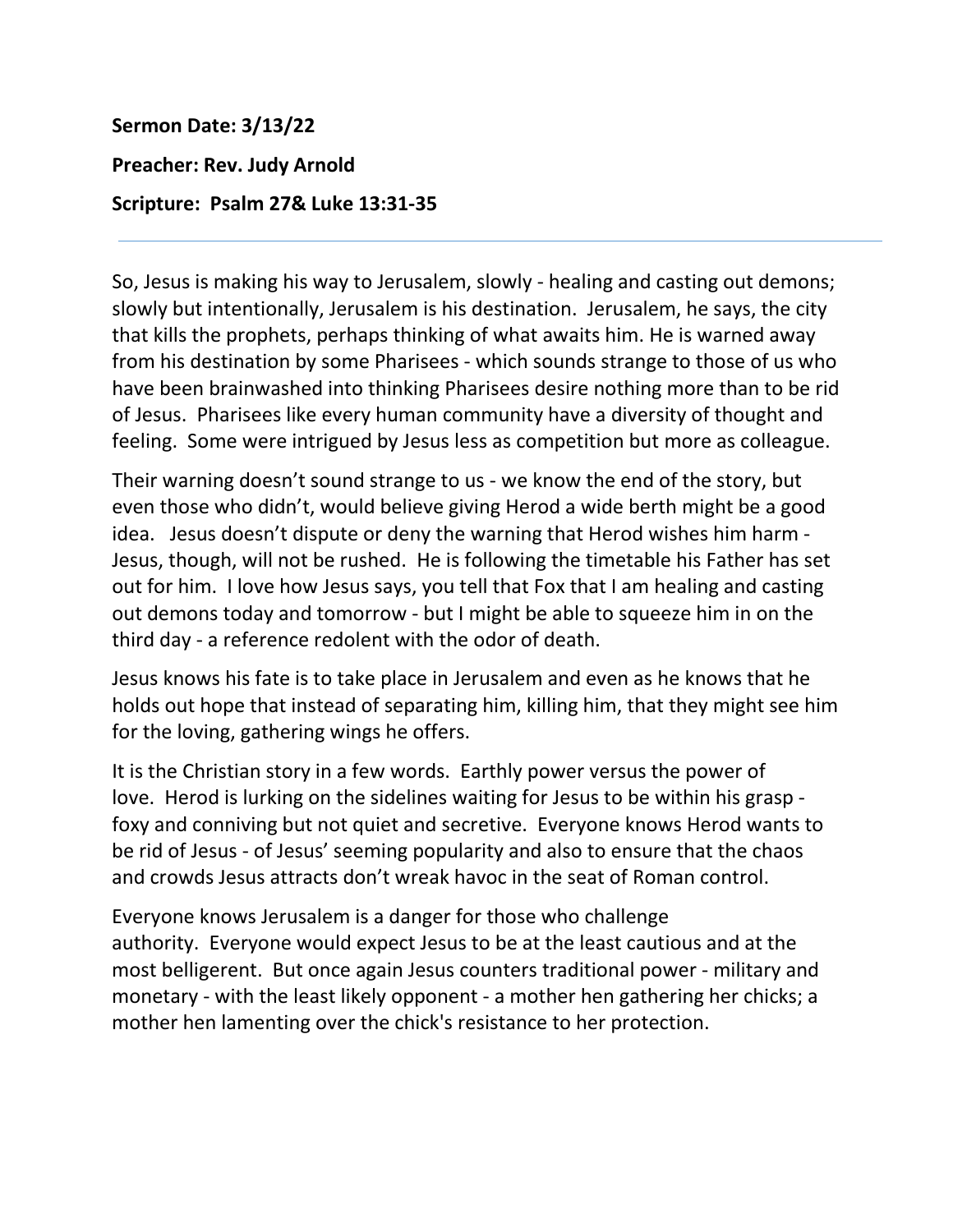We've been witnesses, these last few months, to a scenario somewhat like this. Like the Pharisees invoking Herod's name to scare Jesus, the buildup of Russian military might (n) on the borders of Ukraine, the invoking of the name Putin, were intimations of war, threats that the sovereignty of Ukraine must be returned to Russian control. Putin hasn't said exactly what he wants, but his armies lurked on the border like a fox - pacing and listening for prey.

Putin is seeking an end to Ukraine's desire to be part of Nato; Putin is seeking to silence dissenting voices. But a silence imposed is not gone but gone underground. As Jesus replies when the Pharisees urge him to silence his disciples "I tell you, if these were silent, the stones would shout out."

But what is to be done? Are the disciples to cease their Hosannas? Are the Ukrainians to cease resistance? Like shouting stones, the silenced Ukrainians would burst back into protest at some point.

There is outrage over the Russian invasion. Not only is it a land grab, Putin is also committing war crimes in the bombing of civilian locations. Like Putin, Herod, Jerusalem is the city that kills the prophets; stones them.

Prophets of any era, any generation, have been annoying at the least and threatening to the silence dictators so rely on. Prophets are almost always eliminated because they speak an uncomfortable truth.

As I said earlier, this text is again the Christian message in a nutshell. Herod is threatening with the power of Rome behind him and Jesus is countering with the offer of sheltering love; the Mother hen, he says, has room enough under her wings to welcome and protect as many people who hear the truth and respond. And, she, the mother hen, is spreading her wings in Kiyv right now.

And in Kivy, prophets are being killed. Prophets who range from children to the aged. The truth of their outrage; the lies that seek to justify the injustice; these will be present for Jesus in Jerusalem. Shouts of Hosanna from the crowds will turn to shouts of crucify Him. Many will be silent - some out of fear, sadly some out of indifference. Jesus bemoans this when warned of Herod and reflecting on Jerusalem. Jesus is not bemoaning his future, he is lamenting the unwillingness of the people to turn to him; to accept and rejoice in the wings of a Mother Hen who calls her chicks home. And as he bewails this resistance, he utters what to me are the most chilling words in the Bible. They aren't words of being thrown into the outer darkness, or cast into hell. He simply says, you were unwilling and "see, your house is left to you." Your house is left to you. It is not a threat, not even a